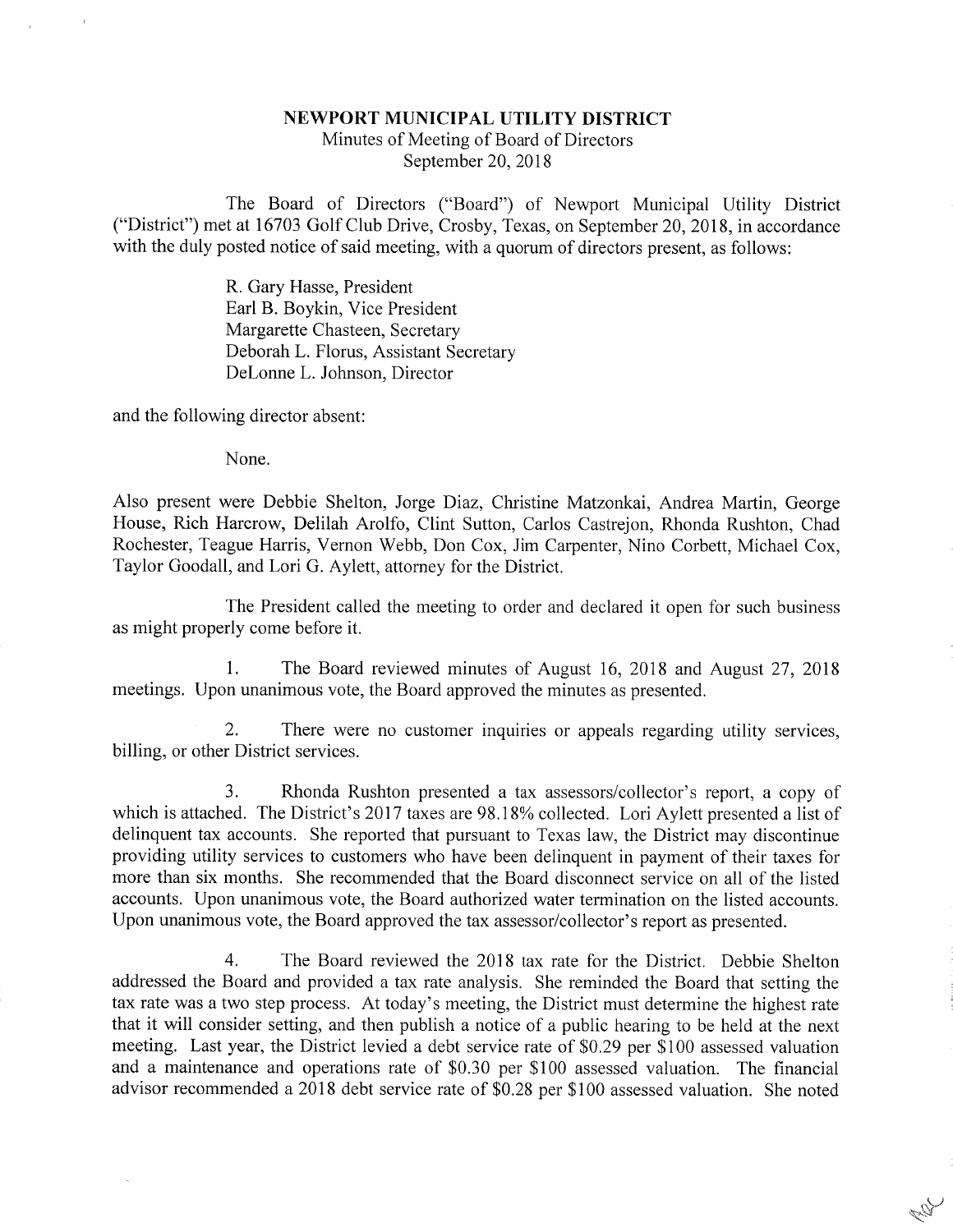that the average home in the District had increased slightly from its 2017 level of \$160,482 to the 2018 value of \$167,109. The Board discussed the maintenance and operations needs of the District. The financial advisor noted that the District could take the proposed \$0.01 reduction on debt service and move it to maintenance and operations to continue building the District's general fund. Director Chasteen noted that it was her opinion that the District should allocate the available money to maintenance and operations, as the District's budget needs continue to increase. Director Hasse agreed noting that the District had aging infrastructure and inflow and infiltration. After discussion, upon unanimous vote, the Board authorized publication of aproposed 2018 tax rate of \$0.59 per \$100 assessed valuation.

5. The Board briefly discussed whether a tax rate needed to be levied in theDefined Area. The developer, Nino Corbett, notified the financial advisor that he does no expect to have houses completed in the Defined Area before the end of 2019, so the Board therefore determined that there was no need to levy a tax in the Defined Area for 2018.

6. Jorge Diaz presented a bookkeeper's report, a copy of which is attached. The District's operating reserve is at 9.37 months and continues to trend upward. The Board reviewed the bookkeeper's report in some detail. Upon unanimous vote, the Board approved thebookkeeper's report as presented and authorized payment of checks listed thereon.

7. The Board reviewed the District's operations and billing and collectionsreport. The District's water accountability was 98%. At the surface water plant, the operator will install the actuators and solenoids during a low water use season in October or November. The work is better done at that time, because the surface water treatment plant will have to betaken out of service. The generator installation was successful. At the wastewater treatment plant, there was 3.9 inches of rain, and the plant operated within all permit parameters. Theoperators discussed the work on the report, a copy of which is attached. The operator stated that they intended to switch vendors for magnesium hydroxide to achieve cost savings for theDistrict. In addition, the operator plans to change the sludge hauling vendor for the same reasor.

Rich Harcrow gave a detailed report on work done in the District and to the distribution system. There was a discussion regarding the cost of water line leaks. Director Hasse had asked the operator to break the cost of District operations related to water line leaksduring the previous month. Of the charges, \$3,063 were attributable to customer service lines while \$11,043.50 was attributable to District main line breaks. Delilah Arolfo reported briefly The customer service on the operator's procedures in the event of water line leaks. representatives on the telephone try to help the customers solve the problem by asking whether the leak is on the customer's side of the meter. However, in the end, the District operator always responds to the call-out if the customer insists. Director Hasse asked to see this information on an ongoing basis so the Board can determine whether there is a trend or some reason for the District to change its policy on customer call-outs. The operator stated that she would provideinformation on the report regarding District calls versus customer calls.

Andrea Martin presented a billing and collections report. Total current billing was \$318,368.48, while total current payments were \$352,861.18. The 30 day arears were\$26,430.84. Deposits in house totaled \$508,992.50.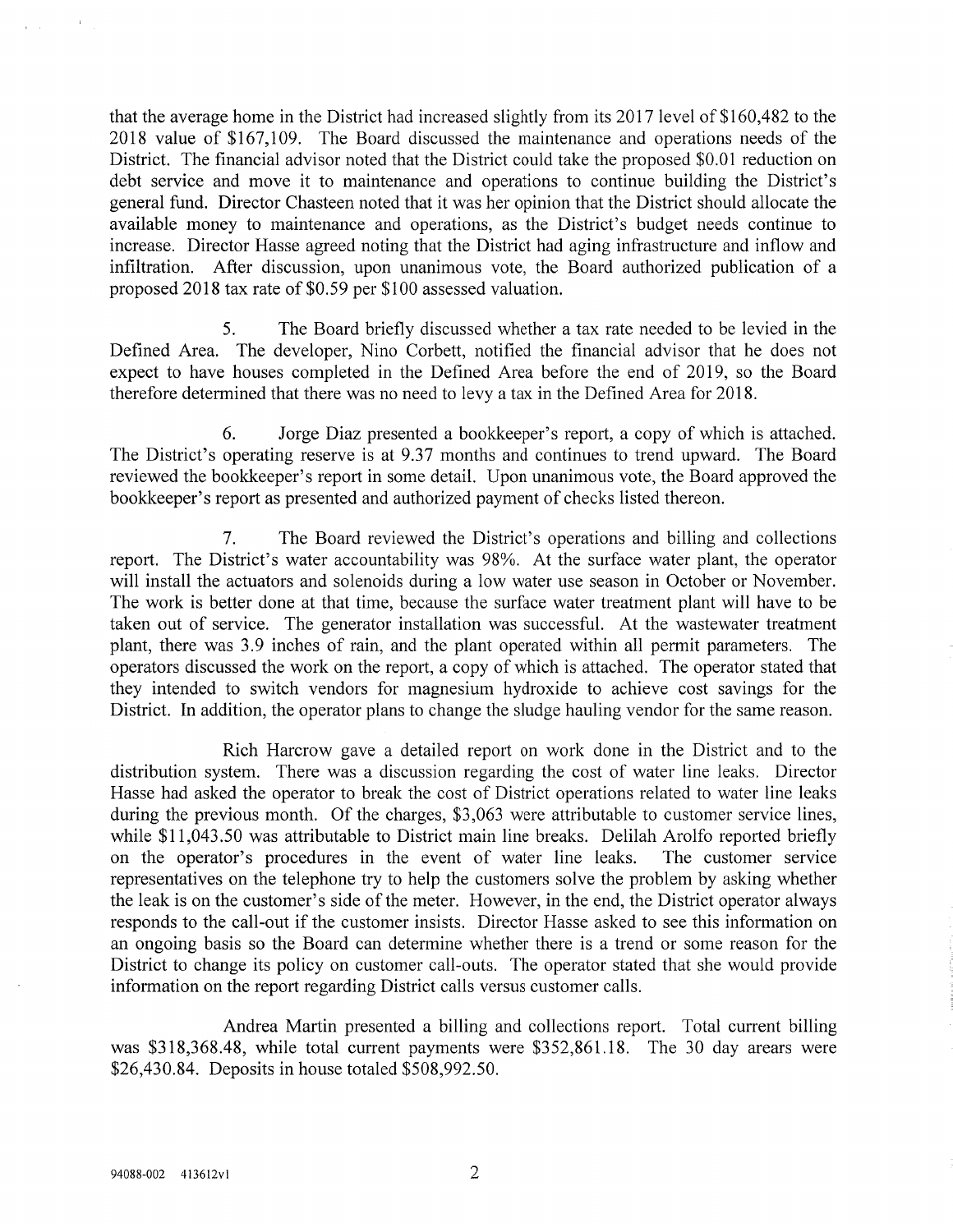She next presented the Aggressive Waste disposal report. There was one missedpickup and two yellow tags for non-compliant heavy trash.

Christine Matzonkai reported on the status of FEMA and insurance claims. The District received another \$5,000 of insurance proceeds for damage done by Harvey to the District building. The District has received two more payments from FEMA, and thus far has received \$112,384.95. Upon unanimous vote, the Board approved the operations and billing andcollections report as presented.

8. The Board received reports from the developers. Carlos Castrejon reported on the development efforts of Lennar. There was has been one sale this month and 31 sales year-to-date. Clearing in Section 7 is complete. The detention pond contractor has moved onsite but has not been able to do too much due to rain. The developer presented metes andbounds descriptions to the attorney today for preparation of fill easement on District property fo the benefit of the Lennar lots. Mr. Castrejon presented a reforestation plan and noted that thework will be done in January.

9. The chair deviated from the order of the agenda to receive a request for sewer service and review groundwater credits and projections with Harris County MUD 525. Taylor Goodall addressed the Board and stated that he was a law partner of Lori Aylett at Smith, Murdaugh, Little & Bonham, L.L.P. Smith, Murdaugh, Little & Bonham represents HarrisCounty MUD 525. Lori Aylett noted that since her law firm represented both water district there was a legal conflict of interest that she was required to disclose.

Mr. Goodall then introduced Michael Cox of Johnson Development. Mr. Cox noted that he was working with the new owner of the property within Harris County MUD 525. Newport and MUD 525 executed a groundwater agreement last year, and MUD 525 has notbeen able to make the necessary take-or-pay payments although the district did make the firs capital contribution payment. The developer noted that they expected to be a year down range from where they really are. He would like the opportunity to work with the District to reconcile the existing agreement. He stated that MUD 525 had understood its obligation for the capital contribution and would continue to make those as required. However, he requested the Board's help with timing on the payments for water usage. In addition, he asked that the Board authorize its engineer to perform a feasibility analysis on the possibility of a waste discharge contract with the District. After discussion, upon unanimous vote, the Board authorized the engineer andattorney to work with the developer of MUD 525 regarding a feasibility study for a sewer agreement and amendments to the water supply agreement, subject to receipt of a necessarydeposit from the developer of MUD 525.

10. The Board returned to developers' reports. Nino Corbett addressed the Board and stated that he was working with TxDOT regarding drainage issues. This will slow down his development and there would therefore be no need to tax the Defined Area in 2018. The Newport Court detention pond appears to be in good condition. David Weekley had threesales there last month. Director Hasse asked that the developer convey to their contractors need for more diligence about compliance with the stormwater pollution prevention plans.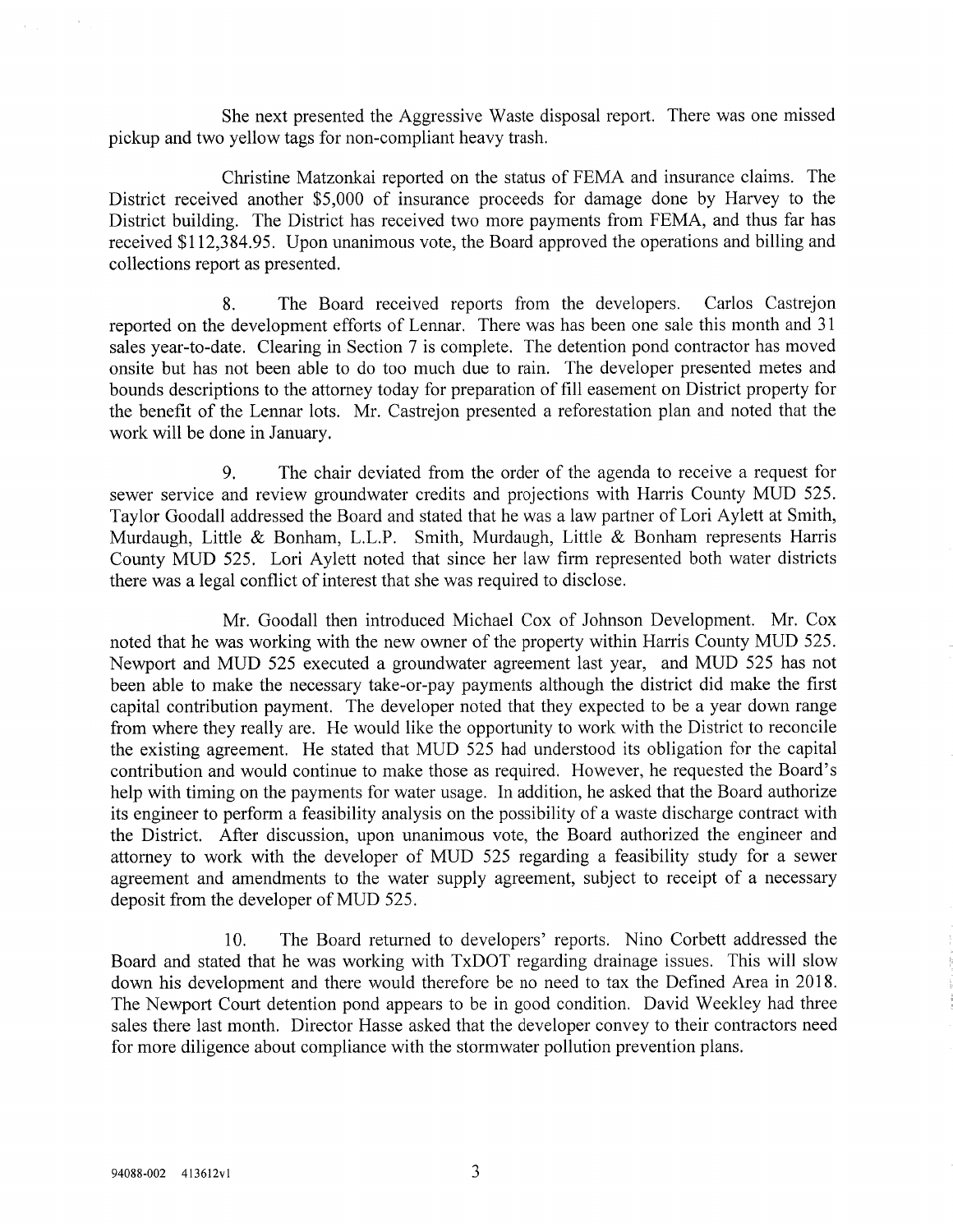Jim Carpenter addressed the Board regarding Rampart's development. He stated that he is working on several opportunities for sales, and he appreciated the Board's willingnessto work with MUD 525 and Johnson Development.

Chad Rochester reported that landscaping and irrigation is in in Section 9.

11, Teague Harris presented an engineer's report, a copy of which is attached. The engineer has drafted a request to the TCEQ to approve an exception to use chlorine dioxide for the pilot study for taste and odor. The engineer presented a proposal from Evoqua for the 60 day chlorine dioxide study in the amount of \$24,500 conditioned upon TCEQ approval of thestudy. Upon unanimous vote, the Board approved the proposal from Evoqua.

The engineer received a report for water samples from Water Systems Engineering. The consultant did not find a smoking gun, i.e. the consultant did not find sulfateor sulfate reducing bacteria in the well. Therefore, it does not appear that treatment of the wel casing to reduce bacteria will provide a sufficient reduction in odor. The engineer believesabove ground treatment may be necessary. He is still investigating potential solutions.

The engineer contacted the SJRA Highlands Division manager to ask aboutobtaining an easement across their property. The engineer is preparing a letter and exhibit fo their group to consider.

With regard to the FEMA mitigation project, the engineer submitted comments and conceptual cost estimates on August 22, 2018. The first option is to raise the elevation of buildings and equipment, while the second option is to raise the levee. The engineer prefers to raise the levee because it will protect the entire plant from flooding. The engineer is planning a meeting with senior Harris County flood plain officials to discuss regulatory issues. In addition, the engineer submitted a letter report to FEMA on August 28, 2018, regarding his review ofHarvey sanitary sewer videos before and after Harvey.

The engineer noted that the previous engineer, David Kasper, had identified \$895,330 in critical sanitary sewer lines that need to be repaired. He asked if the Board wished to proceed forward on the basis of Mr. Kasper's recommendations. The Board asked Teague Harris to prepare his own cost estimate and review the priority one sanitary sewer line repairs sothat the project can continue moving forward.

The District engineer next discussed stormwater permit renewals. As the Districttakes over more detention basins, Harris County allows the District to use a master permit fo \$500 per year. The Seven Oaks permit will renew in October, and the engineer has all of the necessary documentation. The District also has taken over the Newport Court detention pond, but needs some documentation from the developer. Nino Corbett stated that he had informationthat he could provide in that regard.

The engineer next discussed development matters. In Newport Section 7, Lennar requested approval of Change Order No. 1 relating to modification of the detention pond outfall pipe. The modification will better protect the District's trail from erosion and keep water off thetrail. Upon unanimous vote, the Board approved the change order as presented.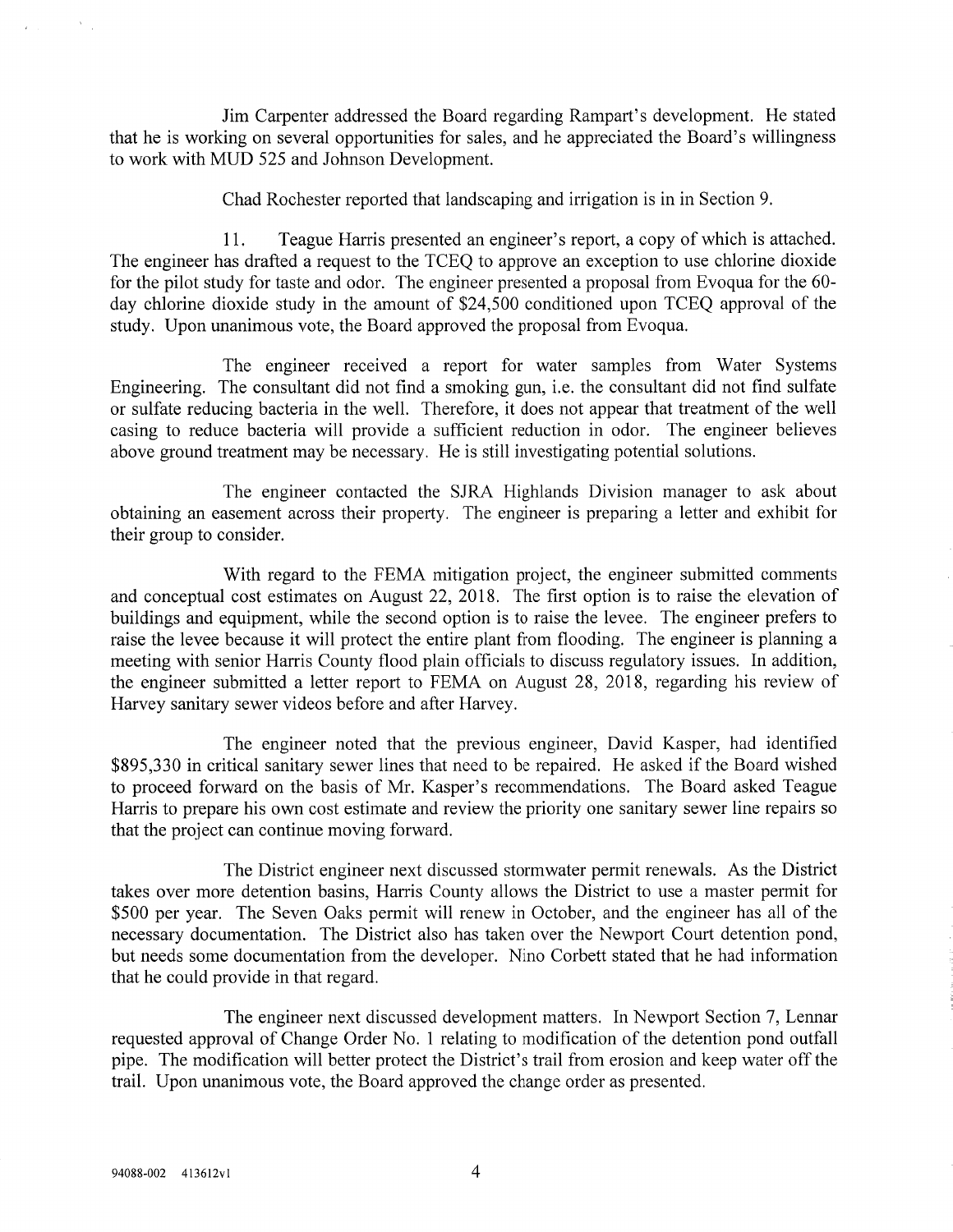Lennar has taken bids for construction of water, sewer and drainage in Section 7. The developer recommended award of the contract with Alternate 1 included. The developer's engineer is also recommending award of the contract to the second low bidder, Texasite, LLC. The difference between the low bidder and the second low bidder is \$11,000, and the low bidder's references were not good. The attorney reminded the Board that the District can award the project to any contractor that it determines will result in the best and most economical completion of the project. Upon unanimous vote, the Board authorized award to the second lowbidder Texasite for the amount of  $$627,727$ , as recommended by the developer's engineer and the District engineer.

The engineer next discussed the Rochester development. Rochester had originally been told by Harris County Flood Control that no detention would be required in Section 6, but the County has subsequently changed their position. Rochester investigated whether detention volume for the subdivision could be provided in the proposed Section 10 detention basin. If the Section 10 detention basin is maximized by reducing the maintenance berm from 30-feet to 20-feet, the required detention volume could be provided. Director Chasteen stated that she would like to see more details of the developer's proposal before the Board could make a decision. The rest of the Board was in agreement with Director Chasteen's comments and therefore deferred action. Mr. Rochester stated that he might be in a position to begin advertising for clearing and grubbing of Section 6. Upon motion duly made and seconded,the Board voted with a vote of 3-2, with Directors Johnson and Florus opposing, to authorize the developer to advertise for clearing and grubbing for Section 6.

The Board continued discussion on Rochester's development and Newport Section 10. The reserve in Section 10 that the detention basin was proposed to be located in is restricted to landscape purposes. The City of Houston has requested that the reserve be included in the Section 10 plat so that its uses can be revised to landscape and drainage. Because the District owns the reserve, the District would have to sign the replat. The Board reiterated thatthey were just being made aware of this information and wanted to understand more of wha would be entailed in executing the replat. Further, they asked if Rochester had secured the approval of the property owners association for this replat. The Board declined to take action until more information was provided. Finally, Mr. Rochester requested the Board's authorization to advertise for bids for the Section 10 water, sewer and drainage contract. TheBoard stated that they were not able to take action on authorization for bids until the issue surrounding the detention pond on District property were resolved.

Finally, the engineer briefly reported on the Harris County drainage bond election that recently passed. There is one project for Jackson Bayou Watershed, which includes GumGully. Upon unanimous vote, the Board approved the engineer's report as presented.

12. The Board reviewed the parks and recreational facilities report. The operator installed baby changing tables in all restrooms. The splash pad button was replaced under warranty. One tree was removed that was leaning on a fence. 792 key fobs have been issued. One party is scheduled. Upon unanimous vote, the Board approved the parks andrecreational facilities report as presented.